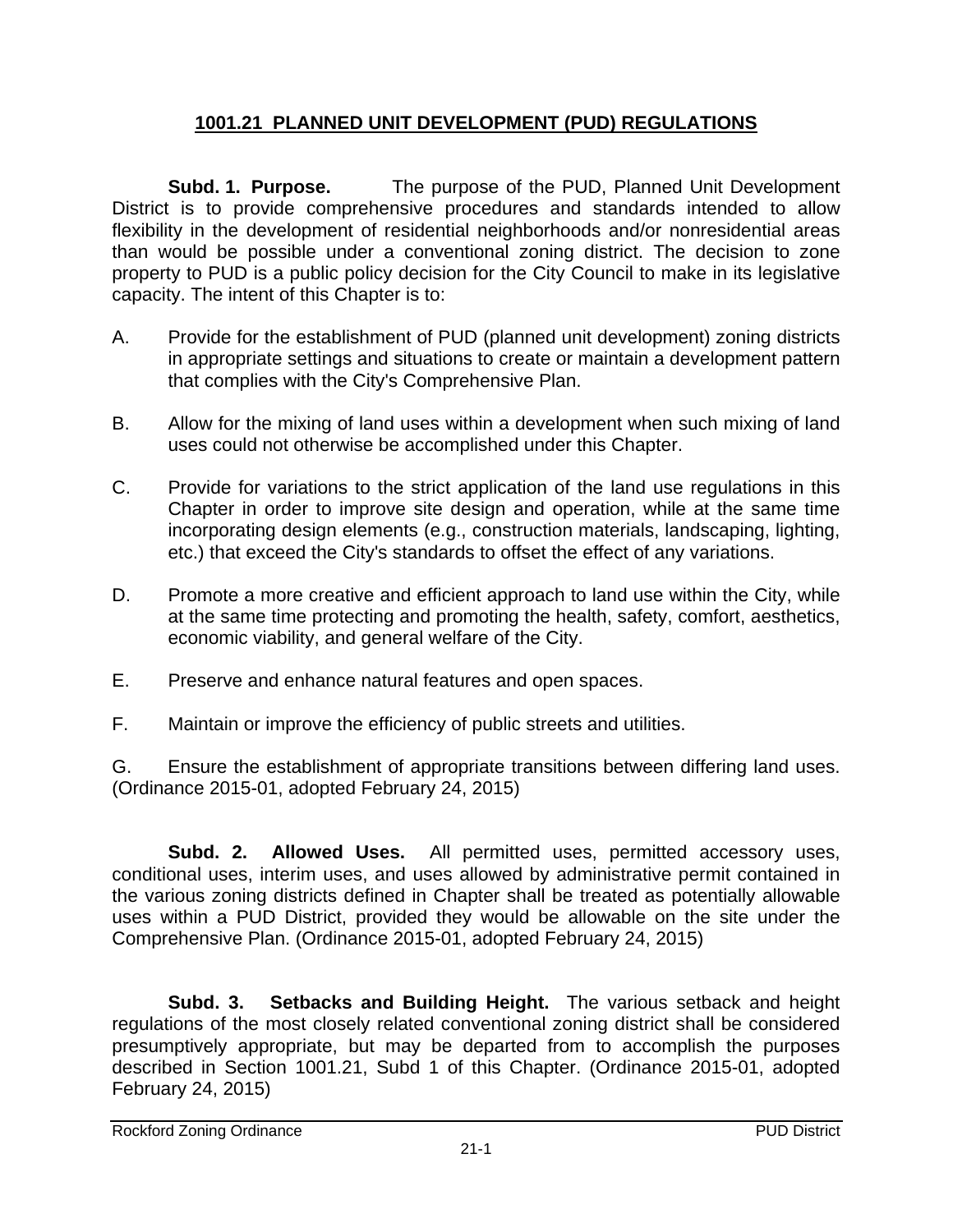**Subd. 4. Integrated Design.** A PUD shall consist of a harmonious arrangement and selection of land uses in groupings of buildings that are planned and designed as an integrated unit. The integrated design shall include elements such as building orientation and materials, utilities, parking areas, traffic and pedestrian circulation, landscaping, and open spaces. (Ordinance 2015-01, adopted February 24, 2015)

**Subd. 5. Development Stage Plan.** Development stage submissions shall depict and outline the proposed implementation of the proposed development for the PUD. The development stage submissions shall include, but not be limited to, the submission requirements stipulated in Section 1001.03 of this Chapter. (Ordinance 2015-01, adopted February 24, 2015)

**Subd. 6. Final Plan.** After approval of the development stage plan, the applicant may apply for final plan approval for all or a portion of the PUD. The applicant shall submit the following material for review by and approval of the Zoning Administrator prior to issuance of any building permit(s):

- A. If the PUD will be developed in different phases, the applicant shall submit a phasing plan for construction of the various elements of the entire PUD.
- B. Development plans in final form based on the approved development stage plan, covering that portion of the PUD where building permits will be requested under the phasing plan.
- C. Proof of recording any easements and restrictive covenants prior to the sale of any land or dwelling unit within the PUD and of the establishment and activation of any entity that is to be responsible for the management and maintenance of any public or common open space or service facility.
- D. All certificates, seals and signatures required for the dedication of land and recordation of documents.
- E. Final architectural working drawings of all structures.
- F. A final plat and final engineering plans and specifications for streets, utilities and other public improvements, together with a development contract agreement for the installation of such improvements and financial guarantees for the completion of such improvements.
- G. Any other plan, agreements, or specifications necessary for the Zoning Administrator to review the proposed final plan. (Ordinance 2015-01, adopted February 24, 2015)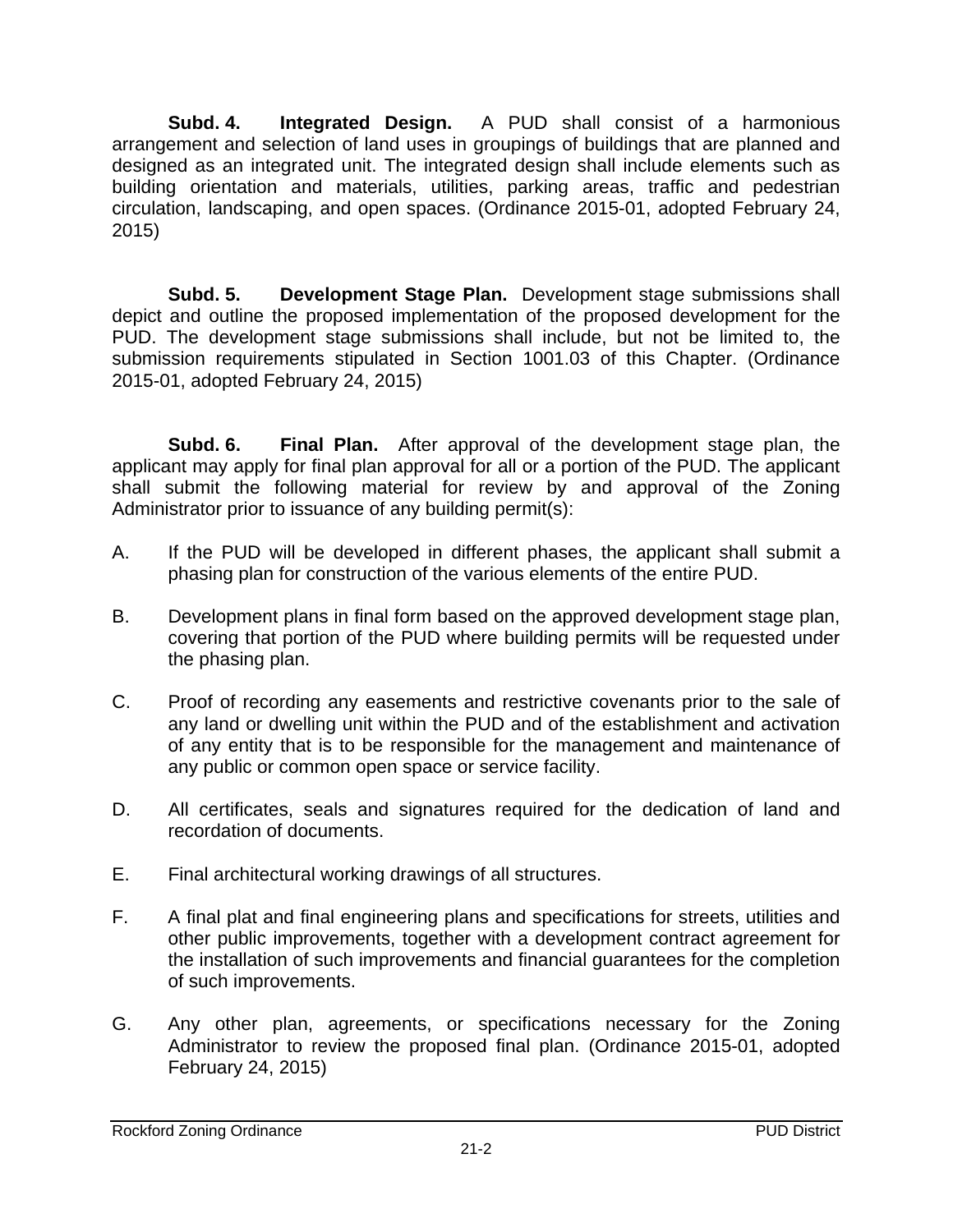## **Subd. 7. Process.**

- A. Preapplication Conference: Prior to the filing of an application for PUD, the applicant of the proposed PUD is encouraged to arrange for and attend a conference with the Zoning Administrator. The primary purpose of the conference shall be to provide the applicant with an opportunity to gather information and obtain guidance as to the general suitability of his proposal for the area for which it is proposed and its conformity to the provisions of this Title before incurring substantial expense in the preparation of plans, surveys and other data.
- B. Development Stage:
	- 1. Application Procedure: PUD zoning applications shall be processed according to the evaluation criteria and procedures outlined in Section 1001.03 of this Chapter.
	- 2. Zoning Enactment: A rezoning of a parcel of land to PUD shall not become effective until such time as the City Council approves an ordinance reflecting said amendment, which shall take place at the time the City Council approves the development stage plan.
- C. Final Stage Plan: After approval of a development stage plan for all or a portion of the proposed PUD, the applicant shall submit the materials outlined in Section 1001.21 Subd 6 of this Chapter for review by the Zoning Administrator prior to issuance of a building permit(s). (Ordinance 2015-01, adopted February 24, 2015)

**Subd. 8. Amendment of a PUD.** The same review procedure shall be allowed for an amendment of a PUD as was followed with respect to the development stage plan. (Ordinance 2015-01, adopted February 24, 2015)

## **Subd. 9. General Requirements:**

- A. Records: The Zoning Administrator shall maintain a record of all PUD zones approved by the City, including information on a project's allowed uses, all pertinent project plans, any conditions imposed on a project by the City Council, and such other information as the Zoning Administrator may deem appropriate.
- B. Withdrawal Of An Application: Any application under this Chapter may be withdrawn by an applicant without prejudice at any time prior to final City Council action thereon.